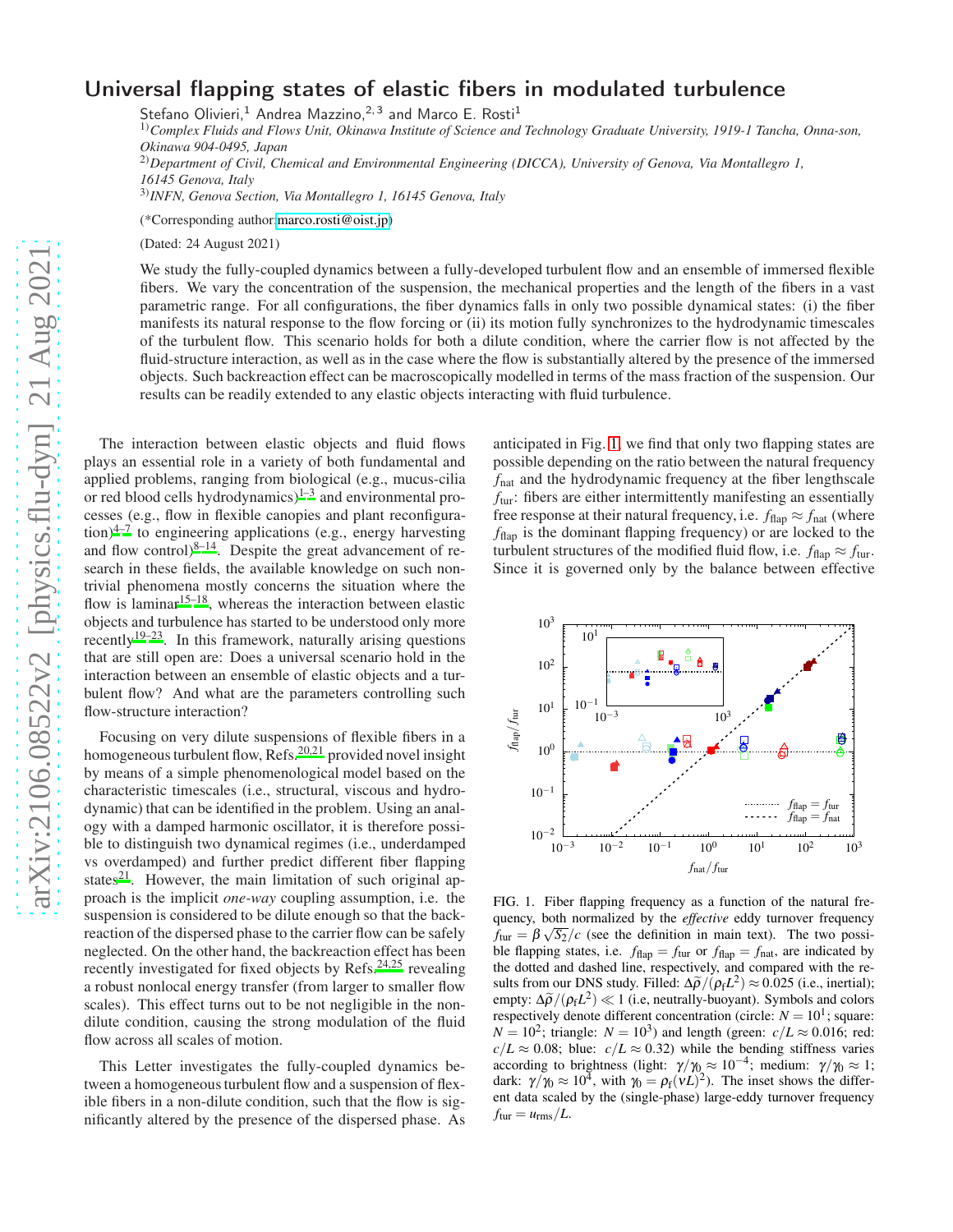

<span id="page-1-0"></span>FIG. 2. (Top) Sideview snapshots from DNS of  $N = 10^3$  inertial fibers with  $\gamma/\gamma_0 \approx 1$  dispersed in homogeneous isotropic turbulence for three different fiber lengths  $c/L \approx (0.016, 0.08, 0.32)$ , showing the normal component of the vorticity field in a cutplane (negative values colored in white, positive values in black) along with the instantaneous fiber positions. (Bottom) Normalized count of inflection points for the same cases (with  $M = 0$  indicating a straight fiber and limited to  $M = 20$ ).

timescales, this universal scenario is expected to hold for any problem involving the mutual interaction between fluid turbulence and elastic objects. To achieve the accurate data rescaling shown in Fig. [1,](#page-0-0) two aspects are key (and will be further discussed in the following of this Letter): (i) the hydrodynamic frequency here identified is that of turbulent eddies of the same size of the fiber; (ii) such characteristic timescale has to properly account for the modulation of the flow caused by the backreaction effect.

Our results are obtained by means of direct numerical simulations (DNS) in a cubic domain of size *L* of homogeneous isotropic turbulence combined with an immersed boundary method (IBM) to solve the fully-coupled flow-structure inter-action<sup>[26](#page-4-12)</sup>. In particular, we consider an incompressible Newtonian flow governed by the well-known Navier-Stokes equations

$$
\partial_t \mathbf{u} + \mathbf{u} \cdot \partial \mathbf{u} = -\partial p / \rho_f + v \partial^2 \mathbf{u} + \mathbf{f}_{\text{tur}} + \mathbf{f}_{\text{fib}},
$$
  
\n
$$
\partial \cdot \mathbf{u} = 0,
$$
 (1)

where  $\mathbf{u}(\mathbf{x},t)$  and  $p(\mathbf{x},t)$  are the fluid velocity and pressure fields,  $\rho_f$  and  $v$  are the fluid volumetric density and kinematic viscosity,  $f_{\text{tur}}$  and  $f_{\text{fib}}$  are the forcings used to sustain turbulence and model the presence of the suspended fibers, respectively[20](#page-4-8)[,21](#page-4-9)[,24](#page-4-10)[,25](#page-4-11)[,27](#page-4-13). Each dispersed fiber is modeled as an inextensible elastic filament,

$$
\Delta \widetilde{\rho} \widetilde{\mathbf{X}} = \partial_s (T \partial_s (\mathbf{X})) - \gamma \partial_s^4 \mathbf{X} - \mathbf{F},
$$
  
\n
$$
\partial_s \mathbf{X} \cdot \partial_s \mathbf{X} = 1,
$$
\n(2)

where  $X(s,t)$  is the position of a given material point as a function of the curvilinear coordinate *s* and time *t*,  $\Delta \widetilde{\rho} = \widetilde{\rho}_s -$ 

 $\widetilde{\rho}_f$  is the linear density difference between the fiber and the fluid, *T* is the tension enforcing the inextensibility,  $\gamma$  is the bending stiffness and  $\mathbf{F}(s,t)$  is the fluid-structure interaction force. From a normal-mode analysis in the case of dispersed fibers (i.e. free-free unsupported configuration) we obtain the natural frequency  $f_{\text{nat}} = \alpha \sqrt{\gamma/(\Delta \widetilde{\rho} c^4)}$  (where  $\alpha \approx 22.4/\pi$ ).

The universality of our findings has been proved by performing a vast parametric study considering fibers of different length *c* (from short fibers comparable to the dissipative lengthscale to long fibers comparable to the integral lengthscale), and mechanical properties, i.e. bending stiffness  $\gamma$ (from essentially rigid to very deformable fibers), linear density difference  $\Delta \widetilde{\rho}$  (from almost neutrally-buoyant to heavy fibers), along with varying the number of fibers *N* (from dilute to dense suspensions). An example of the extremely different configurations that have been analyzed is shown in Fig. [2](#page-1-0) (top panels) for fibers of three different lengths (while keeping the same mechanical properties): (i) short fibers comparable with the Kolmogorov lengthscale (left panel, green fibers), (ii) intermediate fibers lying within the inertial subrange (center, red), (iii) long fibers comparable to the integral lengthscale (right, blue). Fibers deform very differently, with the shortest remaining almost straight and the longest exhibiting several inflections. A quantitative evaluation of the fiber deformation is shown in the bottom panel of Fig. [2](#page-1-0) reporting the number of inflection points *M* experienced on average by the fibers: the range of activated modes clearly gets broader while increasing the fiber length, with short fibers found almost exclusively in the straight configuration  $(M = 0)$ , intermediate ones with a more wider distribution, and a further more complex con-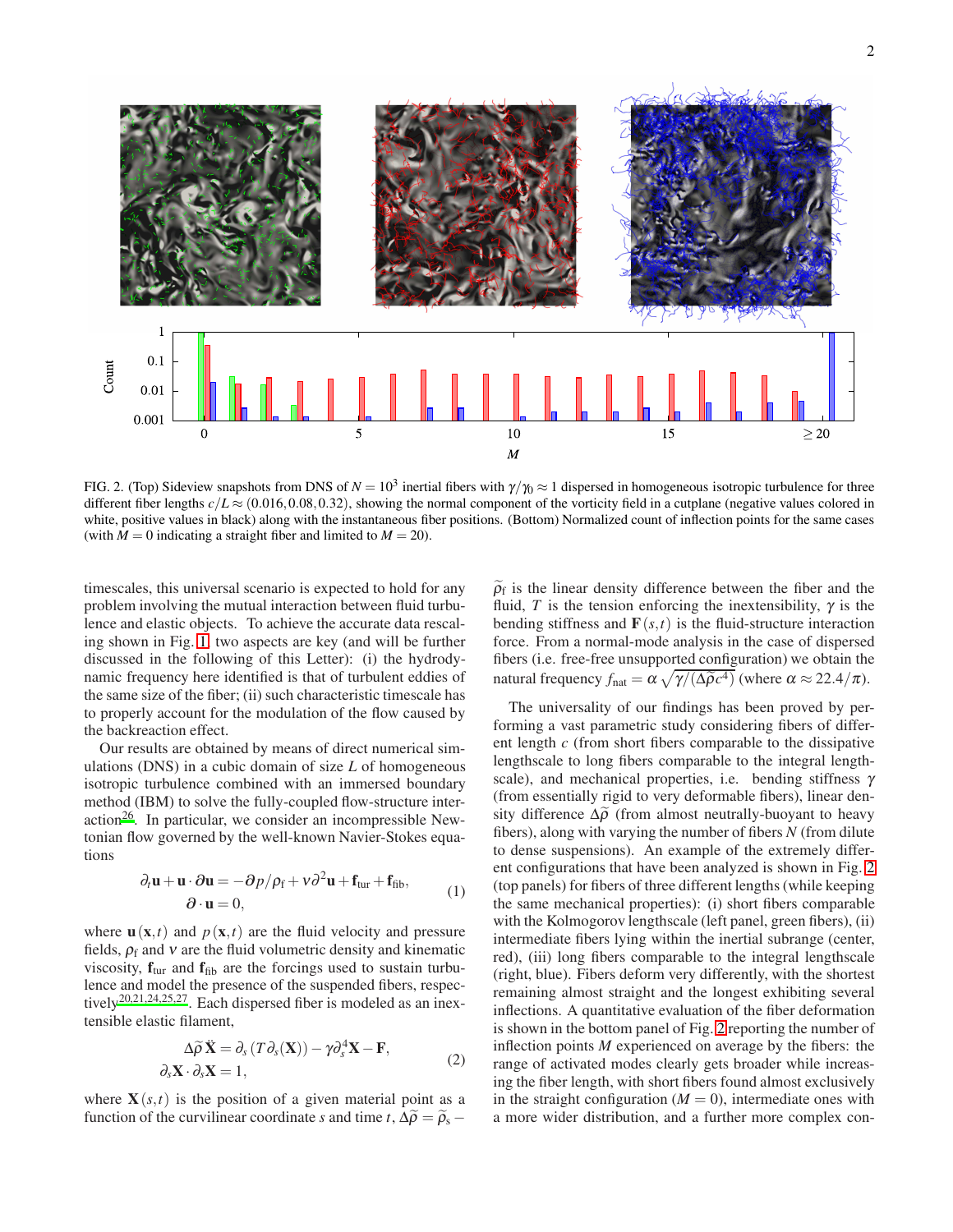

<span id="page-2-0"></span>FIG. 3. Fiber maximum curvature (made nondimensional with the fiber length *c*) vs flow micro-scale Reynolds number. The legend is the same of Fig. [1.](#page-0-0) Filled: inertial fibers; empty: neutrally-buoyant fibers. Symbols denote different concentration (circle: low; square: medium; triangle: high). Colors denote different fiber lengths (green: short; red: intermediate; blue: long). The bending stiffness is varied according to the brightness (increasing from light to dark). The inset shows the dependency of the turbulence modulation on the mass fraction, with the horizontal dashed line indicating the micro-scale Reynolds number in the single-phase case.

figuration for the longest fibers. Finally, from the top panels of Fig. [2](#page-1-0) we observe the different tendency to form clusters while varying the fiber length and/or concentration.

Not only the fiber deformation varies substantially, but also the resulting fluid flow differs appreciably when changing the suspension properties. This is shown quantitatively in Fig. [3](#page-2-0) relating the fiber deformation, expressed in terms of the maximum fiber curvature  $\kappa_{\text{max}}$ , and a bulk property of the flow, the micro-scale Reynolds number  $\text{Re}_{\lambda}$ . The two quantities can be used together to describe the key aspects of the structural and fluid dynamics, respectively. Looking at the variation of the fluid flow due to the backreaction (along the horizontal axis), a clear distinction can be made between the inertial and the neutrally-buoyant fibers. For the inertial fibers we have that  $Re_{\lambda}$  changes dramatically while varying the fiber concentration, reducing by 60% with respect to the single-phase case. For the neutrally-buoyant fibers, instead, the macroscopic effect on the flow is always very limited. This evidence clearly suggests that the parameter governing the turbulence modulation is the mass fraction  $M = m_s/(m_s + m_f)$  (where  $m_s$  and  $m<sub>f</sub>$  are the solid and fluid mass, respectively). This is reported in the inset of Fig. [3](#page-2-0) showing that the variation of  $Re_{\lambda}$  for all cases (neutrally-buoyant vs inertial, short vs long, rigid vs flexible, dilute vs dense) properly collapses. On the other hand, it can be noticed that the influence of the bending stiffness on the flow is minimal, except for very high concentrations where its effect is slightly amplified.

An improved comprehension on the backreaction effect can be obtained from the flow energy spectra reported in Fig. [4.](#page-2-1) We consider the three fiber lengths of Fig. [2](#page-1-0) both for the neutrally-buoyant (top) and inertial (bottom) case. When fibers are added, the induced backreaction can be interpreted as a combination of a large-scale ( i.e. low-wavenumber) energy subtraction and a small-scale (i.e. high-wavenumber) energy injection. We notice that this mechanism essentially resembles the 'spectral short-cut' observed in intra-canopy flows<sup>[24](#page-4-10)[,28](#page-4-14)</sup>. Overall, the decrease of total kinetic energy can be effectively described via a Darcy friction model<sup>[25](#page-4-11)</sup>. A clearer picture can be obtained by the inset of Fig. [4,](#page-2-1) showing (for the intermediate fiber length) the energy fluxes associated with the nonlinear term and fluid-structure coupling, along with the viscous dissipation<sup>[26](#page-4-12)</sup>. For the inertial case (bottom), the fluidstructure coupling is comparable to the nonlinear term. Conversely, in the neutrally-buoyant case (top) the former is negligible and the classical scenario for the single-phase case is recovered. For both cases, all the energy is entirely dissipated by the viscous term. Note that this is different from what happens in viscoelastic turbulence where the polymeric stresses both transfer and dissipate energy<sup>[29](#page-4-15)[,30](#page-4-16)</sup>. The fluid-structure cou-



<span id="page-2-1"></span>FIG. 4. Energy spectra of the modulated turbulent flow for  $N =$ 10<sup>3</sup> fibers with  $\gamma/\gamma_0 \approx 1$ . Top: neutrally-buoyant fibers. Bottom: inertial fibers. Colors denote different fiber length (green: short; red: intermediate; blue: long). The black solid line refers to the singlephase case, i.e.  $N = 0$ . For the intermediate fiber length, the insets show the spectral energy fluxes associated with the nonlinear terms (solid line) and fluid-solid coupling (dot-dashed line), along with the viscous dissipation (dotted line); quantities are normalized with the energy dissipation rate.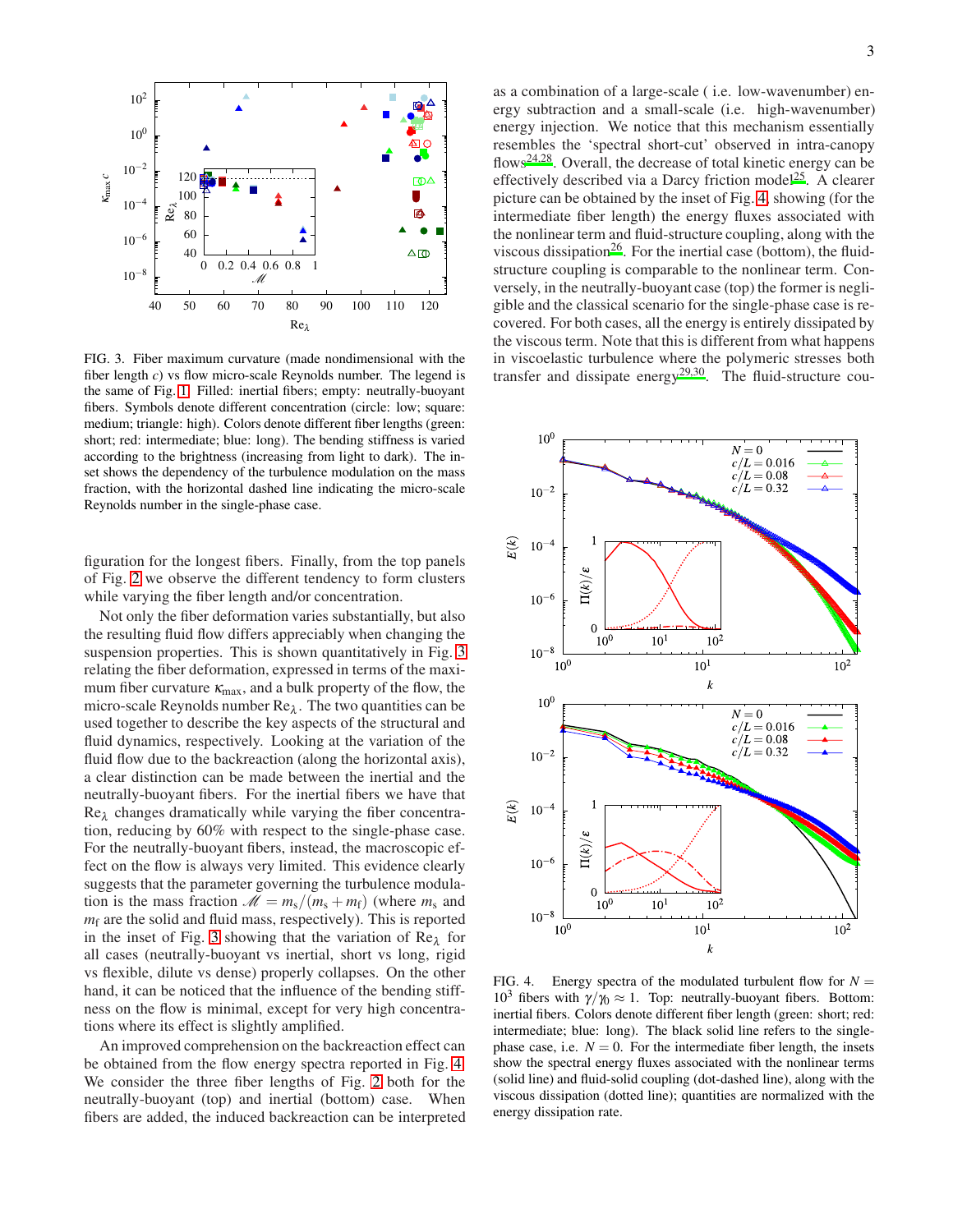pling therefore purely transfers energy from larger to smaller scales, in a strict analogy with the nonlinear term; therefore, the total energy flux is given by the sum of the two contributions. Moreover, the lengthscales at which the viscous dissipation becomes effective are found to decrease in the inertialfiber case; this is reflected in an extension of the power-law scaling region in the energy spectra (Fig. [4\)](#page-2-1) for increasing mass fractions. Further increasing  $\mathcal{M}$  (e.g., by considering the case with the longest inertial fibers), the fluid-structure coupling becomes the dominant contribution of the flux with the nonlinear term having a negligible role (not shown). Despite the extended range of scaling in Fig. [4,](#page-2-1) the underlying balance does not imply a Kolmogorov scenario. Indeed, from the inset of Fig. [4](#page-2-1) it is clear that the fluid-structure interaction triggers a detectable small-scale activity and, as such, a different mechanism with respect to the classical Richardson cascade is acting to create energy-containing scales. Finally, the scale-by-scale analysis confirms that no significant differences are observed when varying the bending stiffness.

Notwithstanding the huge variability of the analyzed configurations (both for the fluid and dispersed phase), fibers can attain only *two* dynamical states. Revisiting Fig. [1,](#page-0-0) we consider the flapping frequency  $f_{\text{flap}}$  as a function of the natural frequency  $f_{\text{nat}}$ . Following the idea of Refs.<sup>[20](#page-4-8)[,21](#page-4-9)</sup> in order to outline different dynamical regimes, we normalize both quantities with the hydrodynamic frequency  $f_{\text{tur}}$  associated with the turbulent eddies of size comparable to the fiber. Indeed, when using a more standard approach based, e.g., on the large-eddy turnover time, a systematic deviation between fibers of different length is found, as shown in the inset of Fig. [1.](#page-0-0) The straight extension of the model proposed for the dilute case, where the eddy turnover frequency (at the fiber lengthscale) is estimated using the classical Kolmogorov scaling, however, would fail due to the loss of such phenomenology when the backreaction effect is not negligible (Fig. [4\)](#page-2-1). Instead, we obtain the *effective* hydrodynamic frequency of the modulated turbulent flow as  $f_{\text{tur}} = \beta \sqrt{S_2}/c$ , where  $S_2 = \langle (\delta u_{\parallel})^2 \rangle$  is the second-order structure function of the longitudinal velocity difference  $\delta u_{\parallel}$ between the fiber ends and  $\beta = \mathcal{O}(1)$  is a constant. Note that similar results are found if the flow is sampled by means of Lagrangian fiber tracking instead of using the Eulerian structure function<sup>[27](#page-4-13)[,31](#page-4-17)</sup>. Using either alternative approach for measuring the hydrodynamic frequency, the same outcome obtained for the dilute condition clearly emerges in Fig. [1.](#page-0-0) Considering the inertial fibers (filled symbols), two flapping states are possible: for  $f_{\text{nat}}/f_{\text{tur}} \ll 1$ , the structural response is slower than the flow forcing and consequently the fiber motion is governed by the turbulent fluctuations, i.e. lying on the horizontal plateau  $f_{\text{flap}}/f_{\text{tur}} \approx 1$  (dotted line), whereas when  $f_{\text{nat}}/f_{\text{tur}} \gg 1$  the restoring elastic force is faster than turbulence and controls the dynamics, leading to  $f_{\text{flap}}/f_{\text{tur}} \approx f_{\text{nat}}/f_{\text{tur}}$  (dashed line). Indeed, inertial fibers are found to lie in the so-called underdamped regime, whilst neutrally-buoyant fibers (empty sym-bols) fall into the overdamped one<sup>[21](#page-4-9)</sup>. In the latter, the freeresponse behavior is not possible and therefore the fiber motion is always slaved to turbulence, i.e.  $f_{\text{flap}}/f_{\text{tur}} \approx 1$ .

In this Letter, we have investigated the mutual interaction between a turbulent flow and an elastic dispersed phase by means of fully-coupled direct numerical simulations. We found that only two possible flapping states exist, one in which flexible fibers oscillate at the natural frequency and another where they synchronize to the turbulence timescales of the fiber-laden modulated flow. This universal scenario is found independently from the concentration of the suspension and the geometrical and mechanical properties of the elastic objects. The resulting flapping state is uniquely determined by the ratio between the characteristic timescales of the elastic fiber and turbulent eddies of comparable size. On the other hand, the flow modification due to the presence of the immersed objects has a complex dependency on the various suspension parameters. However, the large-scale, macroscopic behavior can be effectively described as a function of a single parameter, the mass fraction. Furthermore, a scale-by-scale analysis shows that fibers provide a non-local energy transfer, subtracting energy from the large scales and reintroducing it at smaller ones, acting in a similar way to the energy flux caused by the nonlinear terms.

A final word of caution, in the case of very dense suspensions (i.e., at much higher concentrations with respect to those considered in the present study) the problem could be enriched by short-range interactions among fibers (e.g., friction and Van der Waals forces) which are not accounted in the present work. Nevertheless, our findings are expected to hold as long as the latter are negligible compared with the hydrodynamic interaction, which is typically the case in the framework of turbulent flows. In conclusion, an improved comprehension on the mutual interaction between fluid turbulence and elastic structures is obtained, not limited to the analysis of flexible-fiber suspensions. Indeed, the combined knowledge on the flapping states of the elastic objects and the flow alteration due to their presence, provides a complete view on the flow-structure interaction problem which can be used to effectively predict the behavior of such complex but general physical system.

The interested reader is referred to the Supplemental Material containing more information on the physical model, numerical method and performed analysis.

S.O. and M.E.R. acknowledge the computer time provided by the Scientific Computing section of Research Support Division at OIST. A.M. thanks the financial support from the Compagnia di San Paolo, project MINIERA n. I34I20000380007.

The data that support the findings of this study are available from the corresponding author upon reasonable request.

- <sup>2</sup>O. du Roure, A. Lindner, E. N. Nazockdast, and M. J. Shelley, "Dynamics of flexible fibers in viscous flows and fluids," Annu. Rev. Fluid Mech. 51, 539–572 (2019).
- <span id="page-3-1"></span><sup>3</sup>E. Loiseau, S. Gsell, A. Nommick, C. Jomard, D. Gras, P. Chanez,
- U. D'ortona, L. Kodjabachian, J. Favier, and A. Viallat, "Active mucus–

<span id="page-3-0"></span><sup>&</sup>lt;sup>1</sup>N. Takeishi and Y. Imai, "Capture of microparticles by bolus flow of red blood cells in capillaries," Sci. Rep. 7, 1–8 (2017).